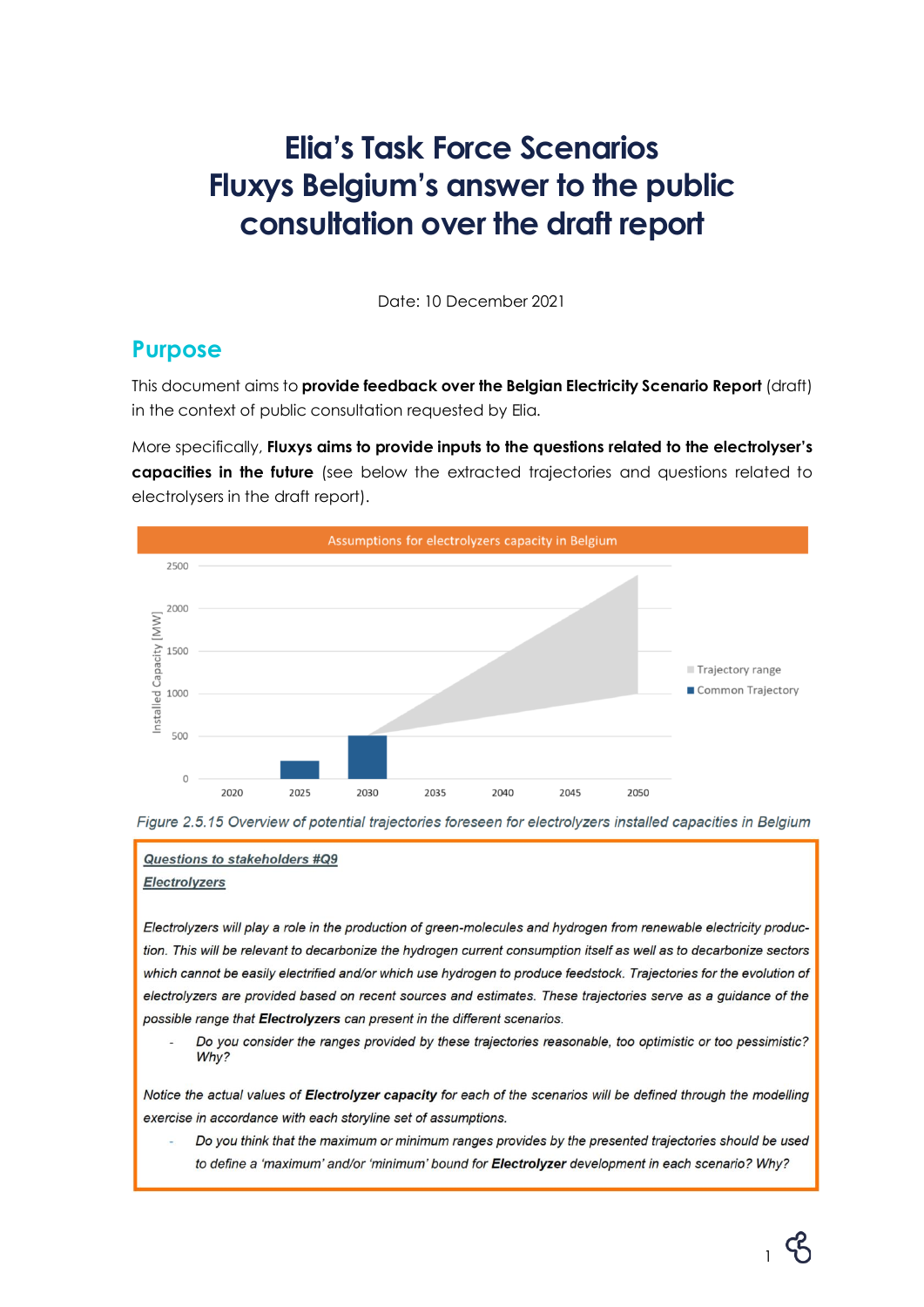## **Context and inputs from other studies**

As already highlighted in the draft report and in Fluxys's presentation<sup>1</sup> for the second workshop, green molecules (i.e. H2 & H2 based fuels) will be essential to decarbonise sectors hard to electrify and support the power system by flexible means on the short and long term. Furthermore, this statement is supported by the **Federal Hydrogen Strategy<sup>2</sup>** recently published.

Therefore, as shown below with the **Federal Hydrogen Strategy** and studies from the **Federal Planning Bureau** (i.e. FBP), the domestic hydrogen demand will increase towards 2050.

In its hydrogen strategy, the **Federal Government** presents its projections for the domestic hydrogen demand in 2050 (for hydrogen & its derivatives). The table below summarizes the Federal estimations:

| Hydrogen demand in 2050                                                                         | Low Scenario | <b>High Scenario</b> |
|-------------------------------------------------------------------------------------------------|--------------|----------------------|
| Domestic hydrogen demand (TWh LHV)                                                              | 50           | 125                  |
| Domestic hydrogen demand including<br>demand for international aviation &<br>shipping (TWh LHV) | 125          | 175                  |

Similarly the **Federal Planning Bureau** estimated also in two different studies<sup>3</sup> the domestic hydrogen demand for 2050. The graph below summarizes the findings of the two studies (*international aviation & shipping demand not included*):



Due to the limited potential of renewable electricity supply<sup>4</sup> and the high energy demand in Belgium, a large part of this green molecules will have to be imported2.

<sup>&</sup>lt;sup>1</sup> Attached in appendix of this document

<sup>2</sup> Federal Government: "Vision et stratégie Hydrogène", 29/10/2021

<sup>3</sup> Federal Planning Bureau, "Fuel for the Future," 10/2020 & "Bon Vent", 10/2021

<sup>4</sup> Elia, "Roadmap to net zero", 19/11/2021